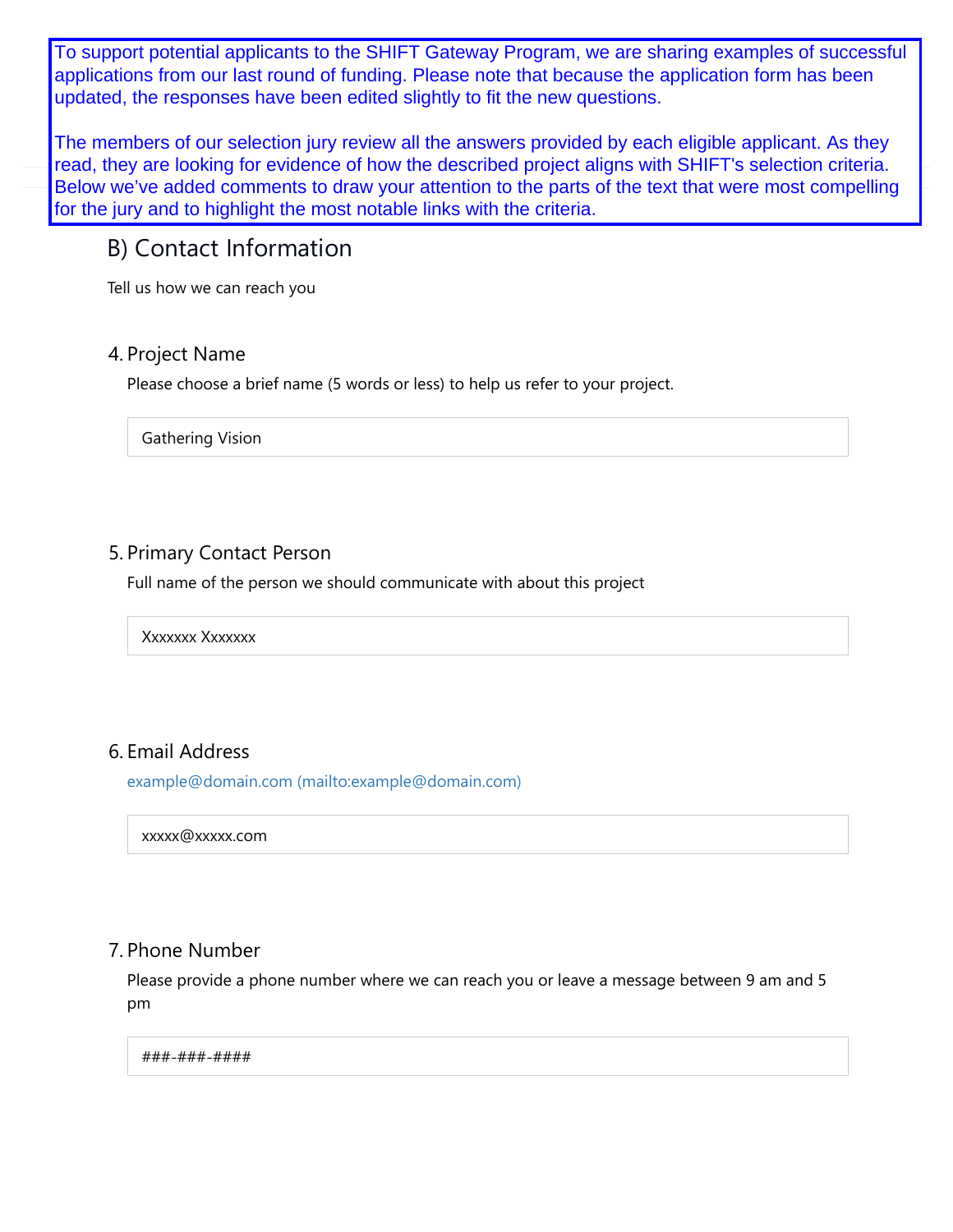(if relevant) 8. Name of the organization or informal group on whose behalf you are applying

| NI/A<br>. |  |  |
|-----------|--|--|

(if applicable) 9. Your role or position within the organization or informal group

| N/A |
|-----|
|-----|

10. Website or social media page for your project

(if relevant)

N/A

11. Who else is on your project team? List the individuals who are actively involved in your team including their name, their connection to Concordia (if applicable), their organizational affiliation (if applicable) and their role/level of involvement in this project.

Visit SHIFT's list of key terms to consult our definition of a project team:

This project will be independent from any organization formally, but it will be closely associated with two projects I currently work with: - Indigenizing Cohabitation in Plateau-MiltonParc Working Group with the Montreal Indigenous Community NETWORK [co-founder]. - Indigenous Support Worker Project (ISWP) of Plateau-MiltonParc with Exeko [coordinator and street worker]. I am currently developing this project independently, but plan to add additional project members in the coming months.

# C) Project description and potential for social transformation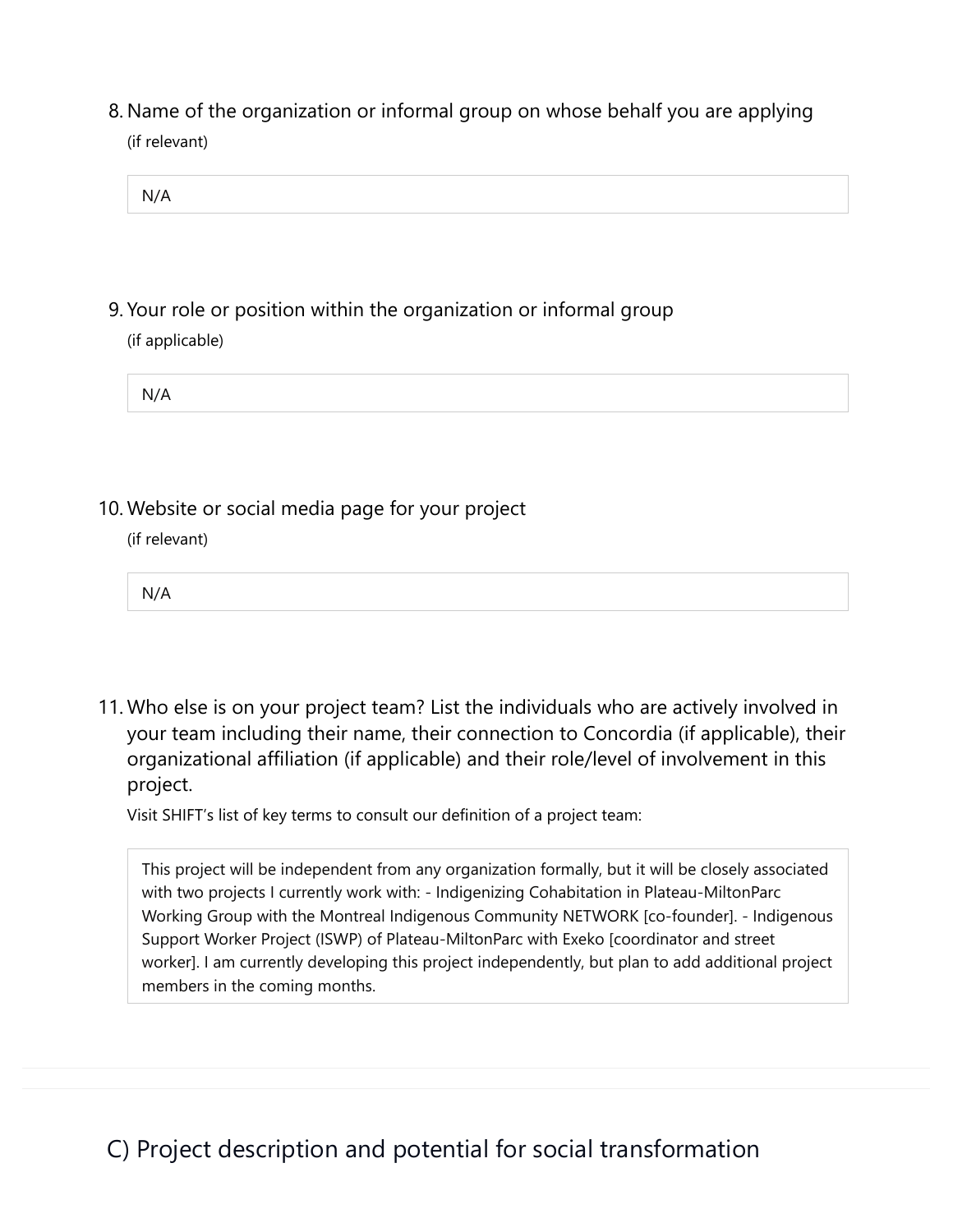Definition: Social transformation is an intentional process of systemic change to address not only the symptoms but the root causes of inequity, injustice and unsustainability. A project that has a transformative social impact is one that brings about change at the level of a whole system impacting social norms and beliefs, resource consumption patterns, rules and practices, technologies and infrastructures, and/or the distribution of power.

12. What social issue are you addressing with your project? (Recommended length: 1 - 25 words)

e.g. access to quality mental health care; discriminatory immigration policies; social isolation of seniors; gender-based violence; racism in academia; food security; affordable housing; youth empowerment; reconciliation and decolonization; climate change; etc.

Reconciliation as Decolonization: Locally, Indigenous people experiencing homelessness are at risk of displacement from the Plateau-MiltonParc neighbourhood. On the macro $\Phi$ evel, the Indigenous Street Community endures ongoing colonial violence: socio-economic disparity, intergenerational trauma, and displacement from traditional territories. **Clarity of Vision and** 

13. Is the social issue you are addressing related to injustice, inequity or unsustainability? (pick all that apply)

Please note that preference is generally given to projects that address at least 2 of 3

Injustice

Inequity

Unsustainability

14. What system(s) are you hoping to transform with your project? (Recommended length: 1 - 25 words)

Systems exist at many different scales, such as at the level of an institution, a neighbourhood, a city, an industry or a society. Some examples of systems you might be hoping to transform with your project include: Concordia University; patient care at hospital X; fossil fuel industry; adapted transportation in Montreal; waste management in NDG; artificial intelligence sector; etc.

Local systems of community decision making in Plateau-MiltonParc.

**Purpose:** Identifies the social issue they are hoping to tackle.

transform.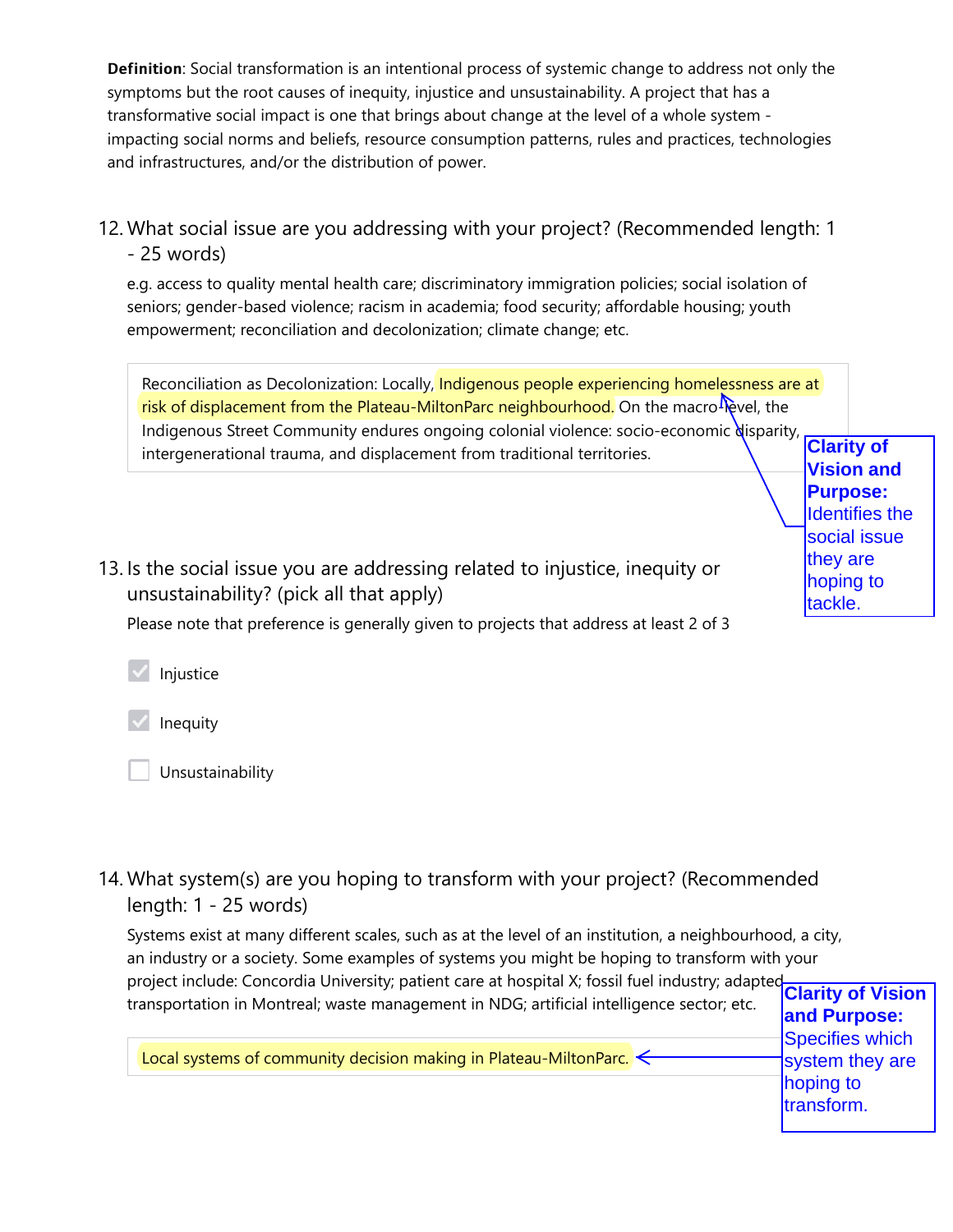## 15. What is your project or idea? What will the impact be? (Recommended length: 200 - 300 words)

Describe what you are planning to do and what will be different in the short or medium-term because it exists

| questions.<br>further steps towards Indigenizing cohabitation. Immediate Impact: Gathering Vision will<br>provide an opportunity for Indigenous people experiencing homelessness to focus on their<br>thoughts and feelings of identity and belonging in an affirming conversation. This conversation<br>will expand on their own ideas of what direct participation means and begin their exploration of<br>possibilities of self-advocacy and community empowerment. Longer-Term Impact: Gathering<br>Vision will provide advocates with the direction needed to support and resource the Indigenous<br>Street Community's capacity for self-advocacy and act as co-partners in increasing community |
|--------------------------------------------------------------------------------------------------------------------------------------------------------------------------------------------------------------------------------------------------------------------------------------------------------------------------------------------------------------------------------------------------------------------------------------------------------------------------------------------------------------------------------------------------------------------------------------------------------------------------------------------------------------------------------------------------------|
| empowerment.                                                                                                                                                                                                                                                                                                                                                                                                                                                                                                                                                                                                                                                                                           |
| <b>Real World Impact:</b> Explains how this project will tangibly benefit the co<br>most impacted by the social issue (Indigenous Street Community).                                                                                                                                                                                                                                                                                                                                                                                                                                                                                                                                                   |

**Real World Impact:** Explains how this project will tangibly benefit the community most impacted by the social issue (Indigenous Street Community).

Look beyond the symptoms you are trying to address and think about how you hope your project will transform the system and the social issue you have identified above. 16. In what ways will your project impact the **root causes** of the social issue you are tackling in the longer term? Explain the potential you see for your project to contribute to a system-level solution that will reduce injustice, inequity or unsustainability in the future. (Recommended length: 100 - 200 words)

Other localities in Canada have adopted strong harm reduction practices in public health and have prioritized involvement and inclusion of community members. Direct and meaningful participation is a gold standard community practice when working with marginalized communities, especially in the context of homelessness response and substance use. Since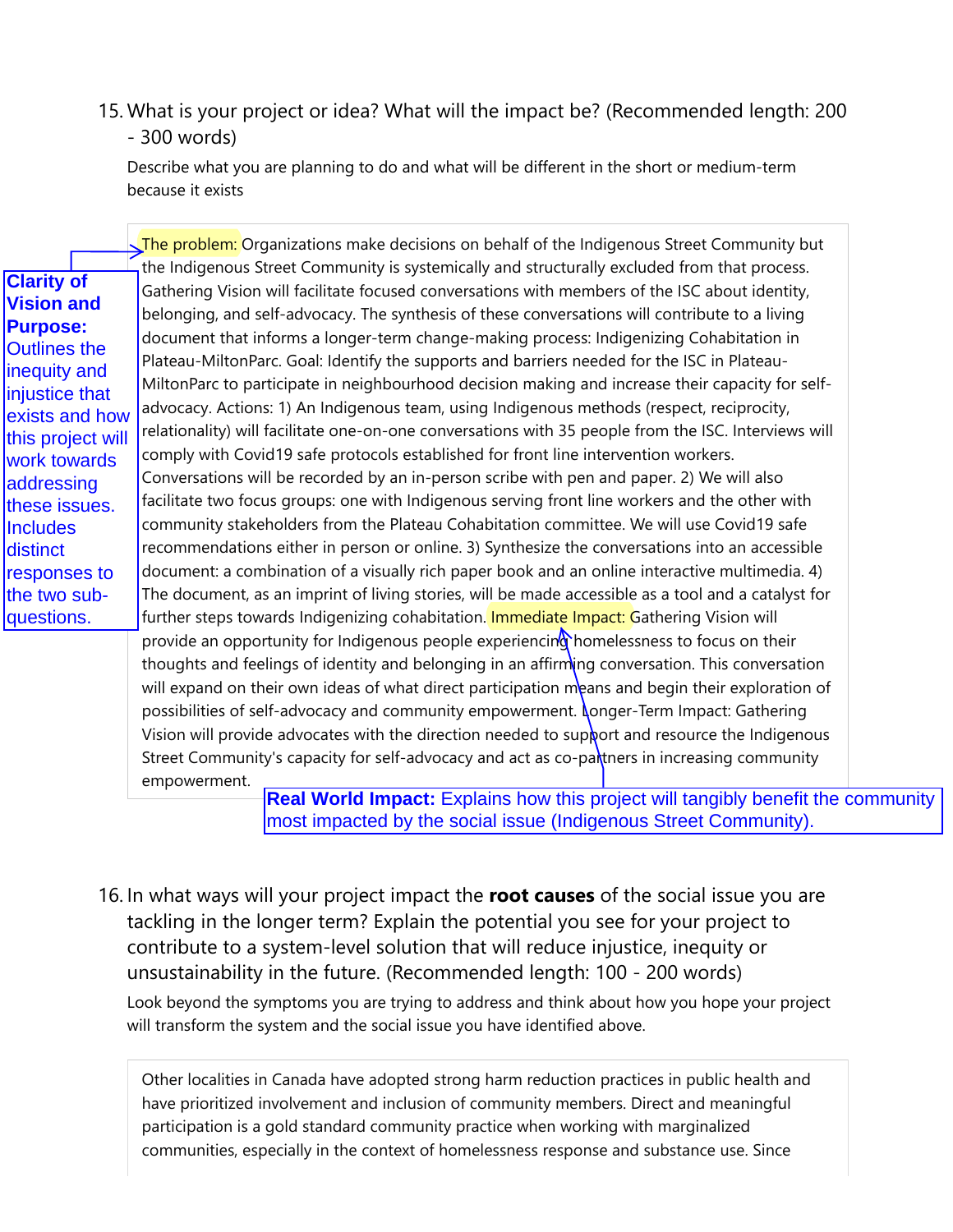|                          | <b>Potential for Social Transformation: Identifies root</b>                                                                                                                            |  |
|--------------------------|----------------------------------------------------------------------------------------------------------------------------------------------------------------------------------------|--|
|                          | causes that underlie the social issue being addressed.                                                                                                                                 |  |
|                          | moving to Montreal, I have found that there are no existing mechanisms for meaningful                                                                                                  |  |
|                          | engagement of Indigenous Street Community (ISC) members in the organizations that make                                                                                                 |  |
|                          | decisions on their behalf --including government and social services. This exclusion applies to                                                                                        |  |
|                          | community social service groups, municipal government, public health authority, and provincial                                                                                         |  |
|                          | policy. Transform the system: Within the diverse neighbourhood of Plateau-MiltonParc, the                                                                                              |  |
| <b>Potential for</b>     | Indigenous Street Community has an internal system of overcoming adversity while struggling                                                                                            |  |
| <b>Social</b>            | with cycles of addictions, poverty, and exclusion. These cycles occur within an external system of                                                                                     |  |
| <b>Transform-</b>        | neighbours, social services, and municipal government. All of this occurs in a macro-system                                                                                            |  |
| ation: Brings            | conflict between Indigeneity and Provincial and Federal colonial governments. Make an impact:                                                                                          |  |
| focus to the             | Gathering Vision will contribute to the transformation of this all-encompassing system. As a                                                                                           |  |
| underlying               | adal initiative, this project has system-level implications. Direct participation and self-advocacy                                                                                    |  |
| systems that             | are Indigenous values that are undermined by paternalistic government policy. Meaningful                                                                                               |  |
| lare                     | Inclusion of People With Lived Experience (PWLE) of Homelessness cannot occur without                                                                                                  |  |
| perpetuating             | significant changes to civic and social service organizational structures. The structural changes                                                                                      |  |
| the challenges           | organizations will have to make will challenge policy structures up the service hierarchy,                                                                                             |  |
| the ISC.                 | experienced by because funding models will require adaptation and governmental policy priorities changes.                                                                              |  |
|                          | Macro Goal: From the ground up, to spark provincial policymakers to support and fund<br>structural changes in service provision that meaningfully includes PWLE of homelessness at all |  |
|                          | levels in decisions that impact their lives.<br>⇐                                                                                                                                      |  |
|                          | Potential for Social Transformation: Summarizes the long-term goal of this                                                                                                             |  |
|                          | work. The envisioned long-term impact will not necessarily flow directly from the                                                                                                      |  |
|                          | actions of this project, but it is possible to understand how this project is one of                                                                                                   |  |
|                          | many steps that will push this type of systemic change forward.                                                                                                                        |  |
|                          |                                                                                                                                                                                        |  |
|                          | 17. How is your team connected to the communities or people that this project will                                                                                                     |  |
|                          |                                                                                                                                                                                        |  |
|                          | impact and/or to the people who have the authority to make impactful decisions                                                                                                         |  |
| <b>Community</b>         | on this topic? (Recommended length: 100 - 200 words)                                                                                                                                   |  |
| <b>Connection:</b>       |                                                                                                                                                                                        |  |
| <b>Describes</b>         | Gathering Vision is part of a growing shift in the Urban Indigenous community of Montreal to                                                                                           |  |
| existing                 | confront structural exclusion and exploitative consultation processes. As both a street worker                                                                                         |  |
| meaningful               | and a project coordinator, I am in a unique position to facilitate some steps towards change in                                                                                        |  |
| relationships            | this larger, longer-term effort. As an Indigenous Travailler des Rues in Plateau-MiltonParc, I have                                                                                    |  |
| with the                 | a strong connection with the Indigenous Street Community and my frontline support worker                                                                                               |  |
| community                | colleagues. As coordinator of IWSP, I work closely with the directors and management of                                                                                                |  |
| that this                | Indigenous serving organizations. ISWP is a member of the Montreal Indigenous Community                                                                                                |  |
| project is               | Network, Montreal Indigenous Health Advisory Council, and the Cohabitation Committee of the                                                                                            |  |
| seeking to               | Arrondissement Plateau. I have worked with the Indigenous Street Community in Plateau-                                                                                                 |  |
| benefit                  | MiltonParc since Sept of 2019. I am confident in my connections and my ability to work with the                                                                                        |  |
| (Indigenous              | community within an Indigenous circle or respect, reciprocity, and relationality. I completed my                                                                                       |  |
| <b>Street</b>            | BSW in Indigenous trauma informed social work. I am Anishnaabe.                                                                                                                        |  |
| Community)<br>as well as | <b>Community Connection: Identifies</b>                                                                                                                                                |  |
| important                | relevant lived experience and<br>expertise.                                                                                                                                            |  |

18. How is your project connected to Concordia or how would you like it to be in the future? (Recommended length: 50 - 100 words)

Emphasize connections to Concordia's core operations (teaching, learning, research, or campus/student life) as opposed to connections to individuals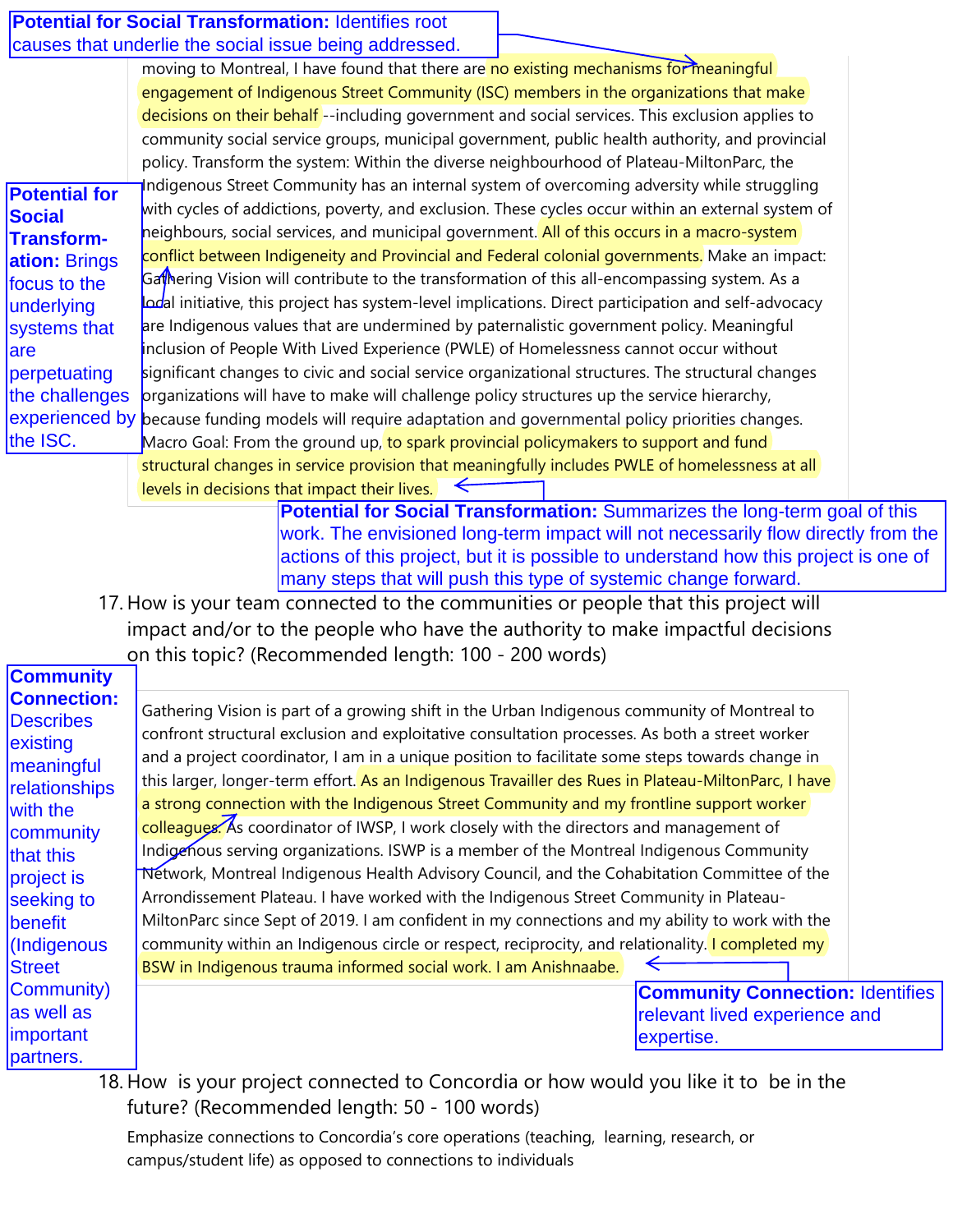I hope to add team members in collaboration with Concordia's Office of Community Engagement's Indigenous Community Engagement Coordinator. Ideally, I will connect with a community of people at Concordia who are interested in harm reduction practices and decolonizing approaches to homelessness response. I'm interested in hiring Concordia students to work on this project with me as co-facilitators and to receiving support from a faculty member if possible **Concordia Connection:** Demonstrates a familiarity with Concordia and an

interest in involving relevant people from Concordia in the work.

What different perspectives on the issue or system you are seeking to transform 19. are currently held by members of your project team? Besides the current members of your team, are there additional stakeholders or partners who you would like to see involved in your project in the future? (Recommended length: 50 - 100 words)

Through my job with indigenous Support Worker Project (ISWP) I am able to access: - Connections to the street community, frontline workers, management, and city staff. - Office equipment and communications. - Administrative support from Exeko. - Use of the Wapikoni Community Trailer as office space. - Connection to Head & Hands for Covid19 supplies. [Exeko in a Montreal community organization the uses cultural and artistic creativity to promote social transformation and emancipation for people at risk of exclusion ]. [Wapikoni is a non-profit organization that transports mobile film making programs to rural Indigenous communities to support mental health]. [Head & Hands supports youth in Cote des Neiges and is the central distributor of Covid19 supplies to community organizations]. Over the course of this project, I plan to deepen my existing relationships with members of the ISC, community organizers and politicians from the Plateau-MiltonParc neighbourhood to ensure the success of this project.

> **Multi-disciplinary & multi-stakeholder engagement:** Demonstrates existing connections with different relevant stakeholders, an interest in strengthening these connections and awareness of the importance of multiple stakeholders to the success of this type of work

20. Why are you excited to join the SHIFT Learning Community? What do you hope to learn from the 6-part event series? (Recommended length: 50 - 100 words)

I am grateful for the opportunity to apply for this funding to support the community I already work with and to connect with a new community at Concordia. I am particularly interested in connecting with and learning from people who work within a harm reduction framework and who follow the concept of "Nothing About Us Without Us," which has been a rallying cry and critique of exclusionary service practice for decades, yet has somehow bypassed Montreal's response to Indigenous homelessness.